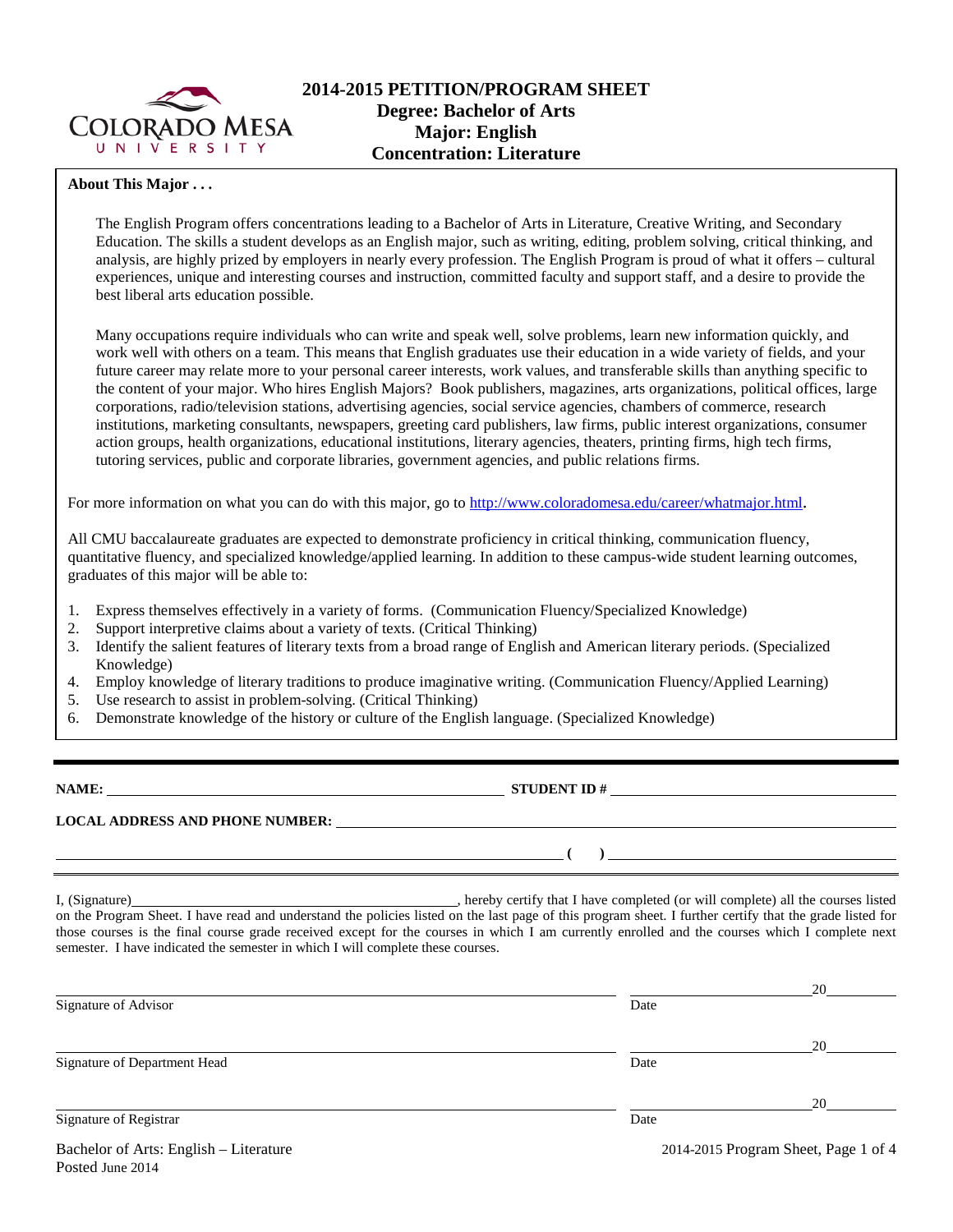## **Students should work closely with a faculty advisor when selecting and scheduling courses prior to registration.**

Degree Requirements:

- 120 semester hours total (Students must complete a minimum of 30 of the last 60 hours of credit at CMU, with at least 15 semester hours in major discipline courses numbered 300 or higher).
- 40 upper division credits (A minimum of 15 taken at the 300-400 course levels within the major at CMU).
- 2.00 cumulative GPA or higher in all CMU coursework
- 2.00 cumulative GPA or higher in coursework toward the major content area
- Pre-collegiate courses (usually numbered below 100) cannot be used for graduation.
- All English majors must maintain at least a 3.0 average in their upper division ENGL courses.
- When filling out the program sheet a course can be used only once.
- A student must follow the CMU graduation requirements either from 1) the program sheet for the major in effect at the time the student officially declares a major; or 2) a program sheet for the major approved for a year subsequent to the year during which the student officially declares the major and is approved for the student by the department head. Because a program may have requirements specific to the degree, the student should check with the faculty advisor for additional criteria. It is the student's responsibility to be aware of, and follow, all requirements for the degree being pursued. Any exceptions or substitutions must be approved by the student's faculty advisor and Department Head.
- See the "Undergraduate Graduation Requirements" in the for additional graduation information.

**GENERAL EDUCATION REQUIREMENTS** ( 31 semester hours) See the current catalog for a list of courses that fulfill the requirements below. If a course is on the general education list of options and a requirement for your major, you must use it to fulfill the major requirement and make a different selection within the general education requirement.

|                                                                                                                       |                                                                                                                       |                 | take it again in the senior year. The junior-year class will count as an elective.                                                                                                                                                                                                                                                                                                                                                                                                                |   |  |
|-----------------------------------------------------------------------------------------------------------------------|-----------------------------------------------------------------------------------------------------------------------|-----------------|---------------------------------------------------------------------------------------------------------------------------------------------------------------------------------------------------------------------------------------------------------------------------------------------------------------------------------------------------------------------------------------------------------------------------------------------------------------------------------------------------|---|--|
| Course No Title                                                                                                       | Sem.hrs Grade Term/Trns                                                                                               |                 | <b>Required Courses:</b> (9 semester hours)                                                                                                                                                                                                                                                                                                                                                                                                                                                       |   |  |
|                                                                                                                       |                                                                                                                       | ENGL 355        | Shakespeare                                                                                                                                                                                                                                                                                                                                                                                                                                                                                       | 3 |  |
| <b>English</b> (6 semester hours, must receive a grade of "C" or better and                                           |                                                                                                                       | <b>ENGL 370</b> | Major Authors                                                                                                                                                                                                                                                                                                                                                                                                                                                                                     | 3 |  |
| must be completed by the time the student has 60 semester hours.)                                                     |                                                                                                                       |                 |                                                                                                                                                                                                                                                                                                                                                                                                                                                                                                   |   |  |
|                                                                                                                       |                                                                                                                       |                 | Choose one of the following two courses:                                                                                                                                                                                                                                                                                                                                                                                                                                                          |   |  |
| <b>ENGL 111 English Composition</b>                                                                                   | $3^{\circ}$<br>3                                                                                                      | <b>ENGL 440</b> | History of the English                                                                                                                                                                                                                                                                                                                                                                                                                                                                            |   |  |
| <b>ENGL 112 English Composition</b>                                                                                   |                                                                                                                       |                 | Language                                                                                                                                                                                                                                                                                                                                                                                                                                                                                          | 3 |  |
|                                                                                                                       |                                                                                                                       | $\Omega$ R      |                                                                                                                                                                                                                                                                                                                                                                                                                                                                                                   |   |  |
| <b>Math:</b> MATH 110 or higher (3 semester hours, must receive a grade                                               |                                                                                                                       | <b>ENGL 451</b> | Structure of the English                                                                                                                                                                                                                                                                                                                                                                                                                                                                          |   |  |
| of "C" or better, must be completed by the time the student has 60                                                    |                                                                                                                       |                 | Language                                                                                                                                                                                                                                                                                                                                                                                                                                                                                          | 3 |  |
| semester hours.)                                                                                                      |                                                                                                                       |                 |                                                                                                                                                                                                                                                                                                                                                                                                                                                                                                   |   |  |
|                                                                                                                       |                                                                                                                       |                 | <b>CONCENTRATION ELECTIVES:</b>                                                                                                                                                                                                                                                                                                                                                                                                                                                                   |   |  |
|                                                                                                                       |                                                                                                                       |                 | American Literature (6 semester hours) Choose from Electives list on                                                                                                                                                                                                                                                                                                                                                                                                                              |   |  |
| <b>Humanities:</b> (3 semester hours)                                                                                 |                                                                                                                       | pg 3.           |                                                                                                                                                                                                                                                                                                                                                                                                                                                                                                   |   |  |
| <u> 1999 - Jan James James James James James James James James James James James James James James James James Ja</u> |                                                                                                                       |                 |                                                                                                                                                                                                                                                                                                                                                                                                                                                                                                   |   |  |
|                                                                                                                       |                                                                                                                       |                 |                                                                                                                                                                                                                                                                                                                                                                                                                                                                                                   |   |  |
| Social and Behavioral Sciences: (6 semester hours)                                                                    |                                                                                                                       |                 |                                                                                                                                                                                                                                                                                                                                                                                                                                                                                                   |   |  |
| the control of the control of the control of the control of the control of the control of                             |                                                                                                                       |                 | <b>English Literature</b> (6 semester hours) Choose from Electives list on                                                                                                                                                                                                                                                                                                                                                                                                                        |   |  |
|                                                                                                                       | <u> 1999 - Jan James James James James James James James James James James James James James James James James Ja</u> | pg 3.           |                                                                                                                                                                                                                                                                                                                                                                                                                                                                                                   |   |  |
|                                                                                                                       |                                                                                                                       |                 |                                                                                                                                                                                                                                                                                                                                                                                                                                                                                                   |   |  |
| <b>Natural Sciences</b> (7 semester hours, one course must include a lab)                                             |                                                                                                                       |                 | $ENGL \begin{tabular}{ll} \multicolumn{3}{c} {\textbf{ENGL}} & \multicolumn{3}{c} {\textbf{MHS}} \\ \multicolumn{3}{c} {\textbf{INGL}} & \multicolumn{3}{c} {\textbf{MHS}} \\ \multicolumn{3}{c} {\textbf{NHS}} & \multicolumn{3}{c} {\textbf{MHS}} \\ \multicolumn{3}{c} {\textbf{NHS}} & \multicolumn{3}{c} {\textbf{MHS}} \\ \multicolumn{3}{c} {\textbf{NHS}} & \multicolumn{3}{c} {\textbf{MHS}} \\ \multicolumn{3}{c} {\textbf{NHS}} & \multicolumn{3}{c} {\textbf{MHS}} \\ \multicolumn{3$ |   |  |
|                                                                                                                       |                                                                                                                       |                 |                                                                                                                                                                                                                                                                                                                                                                                                                                                                                                   |   |  |
|                                                                                                                       | <u> 1988 - Johann John Stone, mensk politik (d. 1988)</u>                                                             |                 |                                                                                                                                                                                                                                                                                                                                                                                                                                                                                                   |   |  |
|                                                                                                                       |                                                                                                                       |                 | World Literature (3 semester hours) Choose from Electives list on                                                                                                                                                                                                                                                                                                                                                                                                                                 |   |  |
|                                                                                                                       |                                                                                                                       | pg 3.           |                                                                                                                                                                                                                                                                                                                                                                                                                                                                                                   |   |  |
| History: (3 semester hours)                                                                                           |                                                                                                                       |                 |                                                                                                                                                                                                                                                                                                                                                                                                                                                                                                   |   |  |
| $\sim$ 3<br><b>HIST</b>                                                                                               |                                                                                                                       |                 |                                                                                                                                                                                                                                                                                                                                                                                                                                                                                                   |   |  |
|                                                                                                                       |                                                                                                                       |                 | <b>English Electives</b> (6 semester hours) Choose two courses form the                                                                                                                                                                                                                                                                                                                                                                                                                           |   |  |
| Fine Arts (3 semester hours)                                                                                          |                                                                                                                       |                 | English Electives list on page 3. One course must be upper division.                                                                                                                                                                                                                                                                                                                                                                                                                              |   |  |
|                                                                                                                       |                                                                                                                       |                 | $ENGL \begin{tabular}{ll} \multicolumn{3}{c} {\textbf{ENGL}} \end{tabular} \begin{tabular}{ll} \multicolumn{3}{c} {\textbf{ENGL}} \end{tabular}$                                                                                                                                                                                                                                                                                                                                                  | 3 |  |
|                                                                                                                       |                                                                                                                       | ENGL            |                                                                                                                                                                                                                                                                                                                                                                                                                                                                                                   |   |  |

Course No Title Sem.hrs Grade Term/Trns **OTHER LOWER DIVISION REQUIREMENTS** (6 semester hours)

|          | <b>Kinesiology</b> (3 semester hours) |  |  |
|----------|---------------------------------------|--|--|
| KINE 100 | Health and Wellness                   |  |  |
| KINA 1   |                                       |  |  |
| KINA 1   |                                       |  |  |

\_\_\_\_\_\_ \_\_\_\_ \_\_\_\_\_\_\_\_\_\_\_\_\_\_\_\_\_\_\_\_\_\_\_\_ \_\_\_\_ \_\_\_\_\_ \_\_\_\_\_\_\_\_

**Applied Studies** (3 semester hours)

## **FOUNDATION COURSES** (21 semester hours) Two **consecutive**

classes in the **same** foreign language. Must receive a grade of "C" or better. FLAS 114 & 115 will **NOT** fulfill this requirement.

| <b>FLA</b>      |                                    |  |  |
|-----------------|------------------------------------|--|--|
| FLA             |                                    |  |  |
| <b>ENGL 210</b> | Introduction to Literary Studies 3 |  |  |
| <b>ENGL 254</b> | Survey of English Literature I 3   |  |  |
| <b>ENGL 255</b> | Survey of English Literature II 3  |  |  |
| <b>ENGL 261</b> | Survey of American Lit I           |  |  |
| <b>ENGL 262</b> | Survey of American Lit II          |  |  |

# **ENGLISH – LITERATURE CONCENTRATION**

ENGL 421 Introduction to Literary Theory

## **REQUIREMENTS**

**English Core** (6 semester hours)

ENGL  $494*$  Seminar in Literature

(36 semester hours) Must pass all courses with a grade of "C" or higher.

and Criticism 3<br>Seminar in Literature 3

\*ENGL 494 Seminar in Literature must be taken after 90 semester hours have been accumulated. A student may take the seminar in the junior year, but must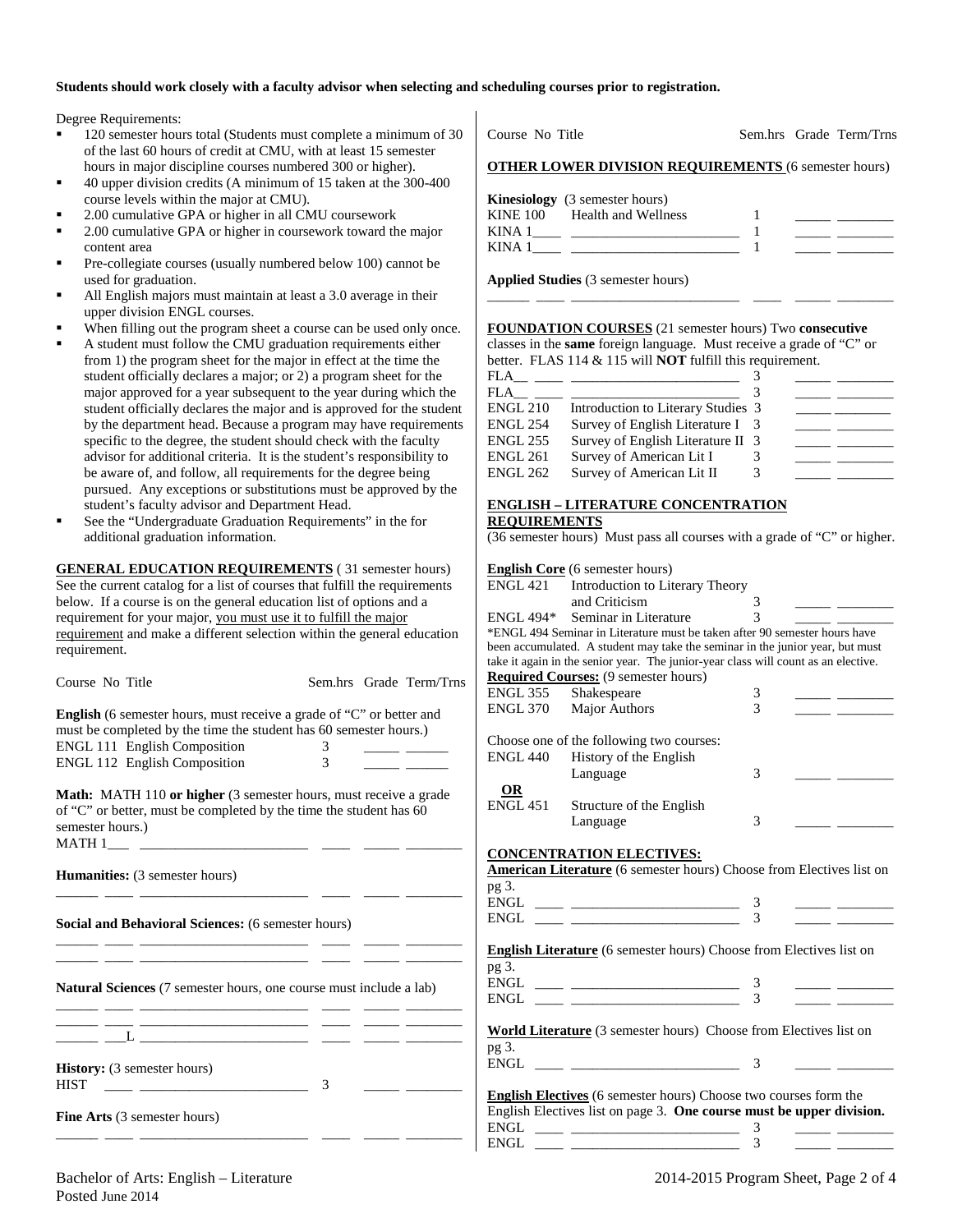**Electives** (All college level courses appearing on your final transcript, **not listed above** that will bring your total semester hours to 120 hours.) 26 semester hours; 4-7 hours of upper division may be needed.) Course No Title Sem.hrs Grade Term/Trns

| Course No Title |  |                                                                                                                                                                                                                                      | Sem.hrs Grade Term/Trns |
|-----------------|--|--------------------------------------------------------------------------------------------------------------------------------------------------------------------------------------------------------------------------------------|-------------------------|
|                 |  |                                                                                                                                                                                                                                      |                         |
|                 |  | <u> De Santa Companhia de Santa Companhia de Santa Companhia de Santa Companhia de Santa Companhia de Santa Companhia de Santa Companhia de Santa Companhia de Santa Companhia de Santa Companhia de Santa Companhia de Santa Co</u> |                         |
|                 |  |                                                                                                                                                                                                                                      |                         |
|                 |  |                                                                                                                                                                                                                                      |                         |
|                 |  |                                                                                                                                                                                                                                      |                         |
|                 |  |                                                                                                                                                                                                                                      |                         |
|                 |  |                                                                                                                                                                                                                                      |                         |
|                 |  |                                                                                                                                                                                                                                      |                         |

## **American Literature Electives:**

ENGL 314 American Literature to 1830 (3) ENGL 315 American Literature 1830-1870 (3) ENGL 316 American Literature 1870-1900 (3)

### **English Literature Electives:**

ENGL 311 English Medieval Literature (3) ENGL 313 English Renaissance Literature (3) ENGL 470  $18<sup>th</sup>$  Century British Literature (3)

#### **World Literature Electives:**

ENGL 301 Classic Greek and Latin Literature (3) ENGL 330 Women in World Thought and Literature (3)

## **ENGLISH ELECTIVES** (6 Semester Hours) Select from:

**One class must be upper division** ENGL 131 Western World Literature I (3) ENGL 132 Western World Literature II (3) ENGL 150 Introduction to Literature (3) ENGL 222 Mythology (3) ENGL 231 Non-Western World Literature I (3) ENGL 232 Non-Western World Literature II (3) ENGL 240 Children's Literature (3) ENGL 250 Introduction to Creative Writing (3) ENGL 301 Classical Literature (3) ENGL 311 English Medieval Literature (3) ENGL 313 English Renaissance Literature (3) ENGL 314 American Literature to 1830 (3) ENGL 315 American Literature 1830-1870 (3) ENGL 316 American Literature 1870-1900 (3) ENGL 330 Women in World Thought & Literature (3) ENGL 335 The Bible as Literature (3) ENGL 343 Language and Literacy (3) ENGL 365 Literature for Young Adults (3) ENGL 380 Creative Writing: Nonfiction (3) ENGL 381 Creative Writing: Fiction (3)

ENGL 435 American Literature 1900-1945 (3) ENGL 436 American Literature 1945-Persent (3) ENGL 438 Ethnic Experience in U.S Literature (3)

ENGL 471 British Romanticism (3) ENGL 475 Victorian Literature (3) ENGL 478 20<sup>th</sup> Century British Literature (3)

ENGL 335 The Bible as Literature (3) ENGL 423 Genre Studies(3)

ENGL 382 Creative Writing: Crafting Fiction(3) ENGL 383 Creative Writing: Poetry (3) ENGL 384 Art of the Essay(3) ENGL 385 Technical Writing (3) ENGL 386 Roots of Modern Rhetoric (3) ENGL 387 Literary Editing and Publishing (1) ENGL 388 Creative Writing: Crafting Poetry (3) ENGL 390 Introduction to Film Studies (3) ENGL 395 Independent Study (1-3) ENGL 396 Topics (1-3) ENGL 415 American Folklore (3) ENGL 423 Genre Studies (3) ENGL 435 American Literature 1900-1945 (3) ENGL 436 American Literature 1945 to the Present (3) ENGL 438 Ethnic Experience in U.S. Literature (3) ENGL 440 History of the English Language (3) ENGL 451 Structure of the English Language (3) ENGL 470  $18<sup>th</sup>$  Century British Literature (3) ENGL 471 British Romanticism (3) ENGL 475 Victorian Literature (3) ENGL 478 20<sup>th</sup> Century British Literature (3) ENGL 492 Seminar in Writing (3) ENGL 495 Independent Study (1-3) ENGL 496 Topics (1-3)